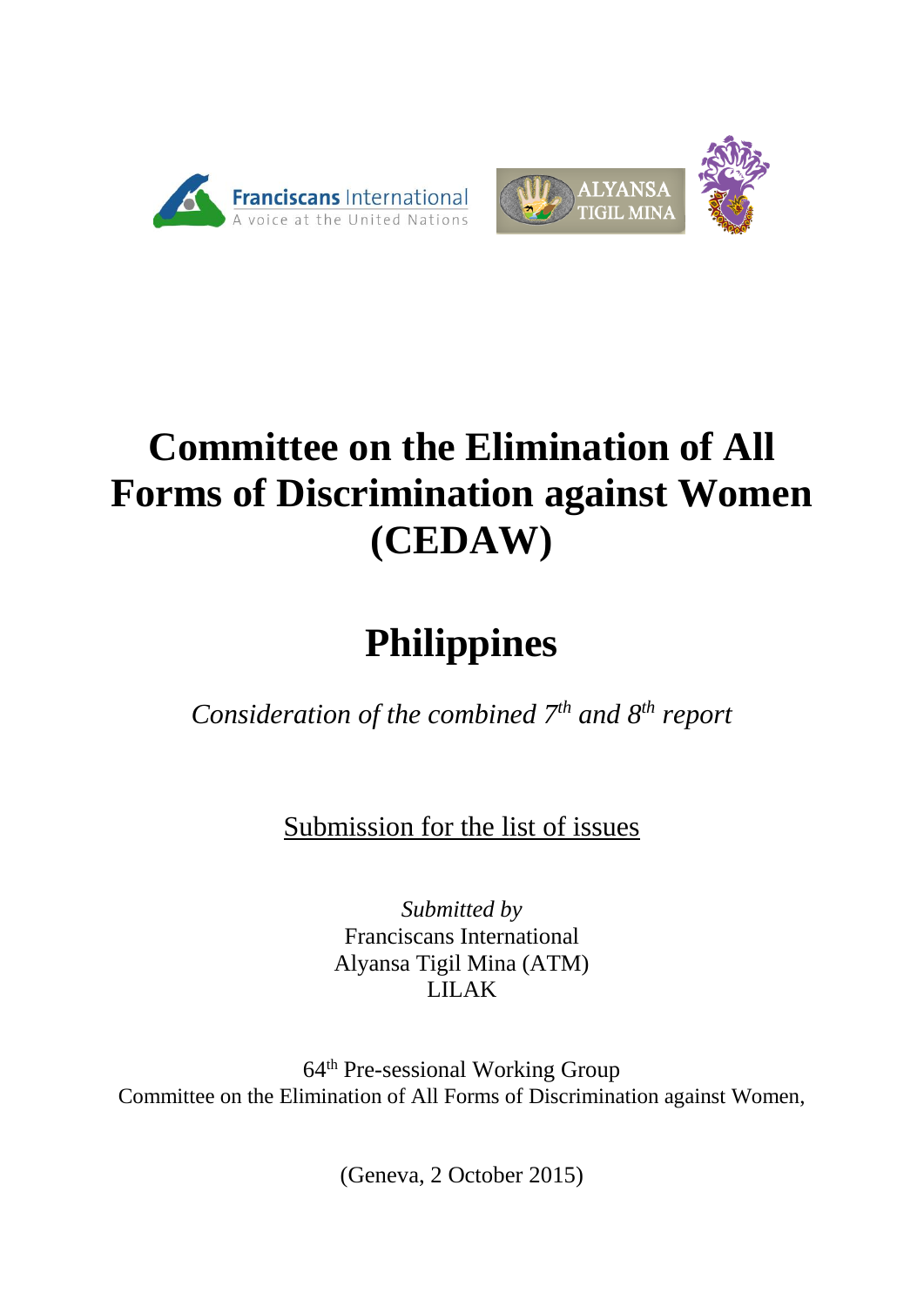# **Introduction**

- 1. This stakeholders' report is a submission of Franciscans International (FI), a faith-based International Non-Governmental Organization (INGO) with General Consultative Status with the Economic and Social Council of the United Nations. It was founded in 1982 to bring to the UN the concerns of the most vulnerable.
- 2. Alyansa Tigil Mina (ATM) is an alliance of mining-affected communities and their support groups of peoples' organizations and other civil society organizations who oppose the aggressive promotion of large-scale mining in the Philippines. The alliance is currently pushing for a moratorium on large-scale mining revocation of the government policy on the revitalization of the mining industry in the Philippines, repeal of the Mining Act of 1995, and passage of the Alternative Minerals Management Bill (AMMB).
- 3. LILAK (Purple Action for Indigenous Women's Rights) is a collective of women's rights advocates and feminists in the Philippines, who aims to contribute in the building and raising awareness and understanding of rural and indigenous women on their rights, their roles, their potentials; formation and deepening of analysis of their situation and factors affecting this; development and enhancement of rural and indigenous women's skills in advancing and protecting their rights.
- 4. The report highlights key concerns related to the human rights of women as stipulated in the UN Convention on the Elimination of all forms of Discrimination against Women (CEDAW). The data and information obtained for this submission came from various sources and include information from FI, ATM and LILAK with the support their network in the Philippines. The report focuses on impact of natural resources extraction, especially mining, on indigenous women's human rights.

# **Context of mining in the Philippines**

- 5. The legal basis of the exploitation of the mining resources in the Philippines is the Mining Act of 1995 (Republic Act No. 7942). It introduced fundamental economic incentives for foreign investors. The Act also includes basic social responsibilities, especially regarding indigenous communities. Today, the Mining Act is subject to political controversies, most severely with regard to environmental sustainability, the level of protection of affected communities, and the amount of tax revenues.<sup>1</sup>
- 6. A further controversy concerns the relationship between the Mining Act and the Indigenous Peoples Rights Act (IPRA) of 1997. The latter emphasizes that indigenous communities have priority rights within their ancestral domains. In contrast, the Mining Act grants the state the prerogative to also exploit natural resources on indigenous lands. So far, it has not been clearly established how IPRA is to be weighed against the Mining Act.<sup>2</sup>
- 7. Considering some weaknesses of the currently Mining Act, especially on the issue of environmental protection and the potential negative impact of mining activities on sustainable social development, there has been several proposals for the amendment of the Act. Since

1

<sup>&</sup>lt;sup>1</sup> See « Human Rights Impact Assessment of the Tampakan Copper-Gold Project » page XII, at [http://www.fastenopfer.ch/data/media/dokumente/entwicklungspolitik/soziale\\_unternehmensverantwortung](http://www.fastenopfer.ch/data/media/dokumente/entwicklungspolitik/soziale_unternehmensverantwortung/menschenrechte_in_tnc/tampakan/study_tampakan_HRIA_engl.pdf) [/menschenrechte\\_in\\_tnc/tampakan/study\\_tampakan\\_HRIA\\_engl.pdf](http://www.fastenopfer.ch/data/media/dokumente/entwicklungspolitik/soziale_unternehmensverantwortung/menschenrechte_in_tnc/tampakan/study_tampakan_HRIA_engl.pdf)

<sup>2</sup> Idem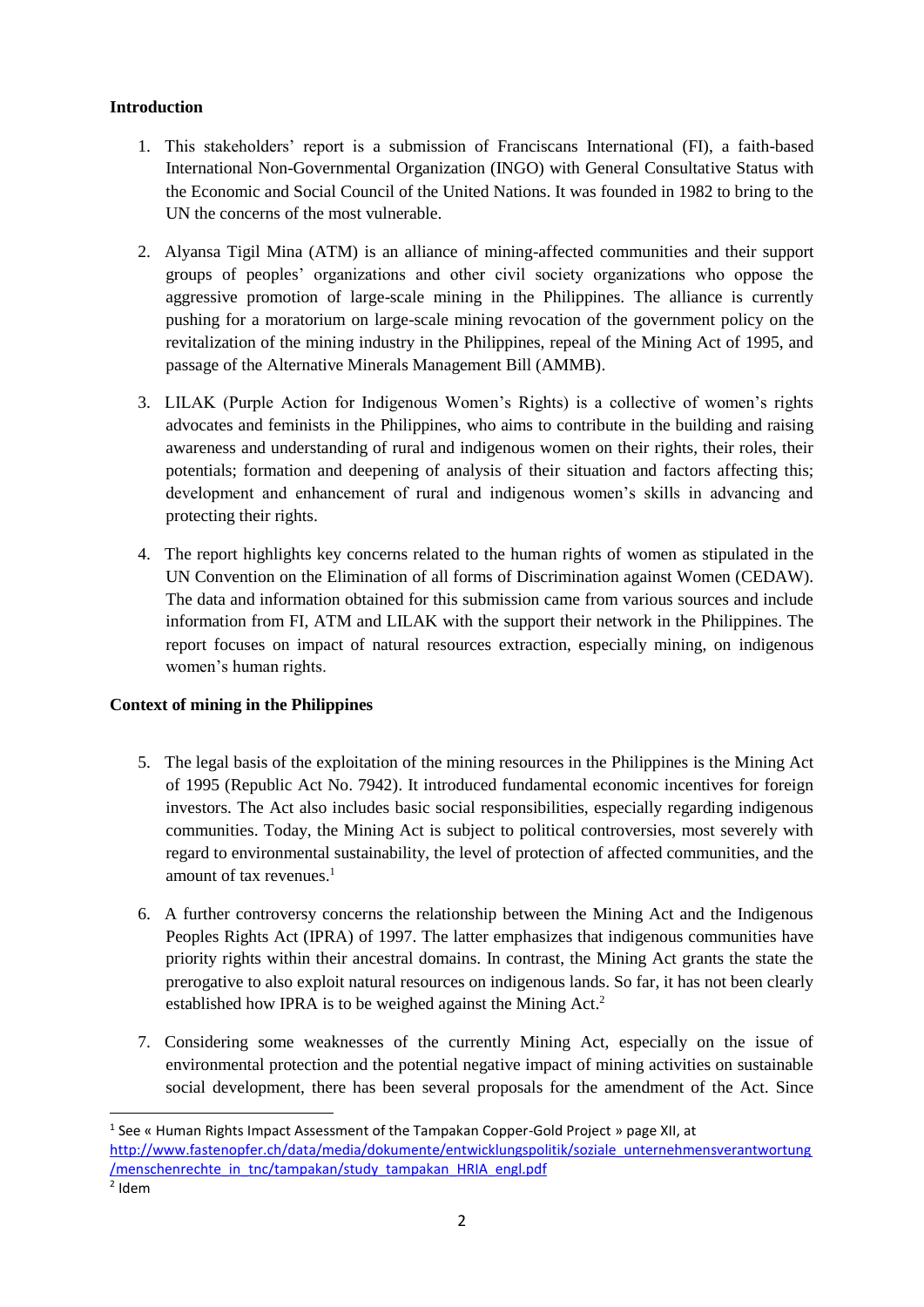2010, three proposals for alternative mining bills have been submitted and they were consolidated by the House Committee on Natural Resources into the Alternative Minerals Management Bill. This bill contains proposals of improvement of the current Act especially in ensuring that the resource extraction follows sustainable standards, that the rights and interest of affected communities are better protected and that the mining operations underlie stricter control.<sup>3</sup>

#### **Violence against indigenous women**

- 8. The indigenous and rural women are particularly vulnerable to the negative impacts of mining activities in the Philippines. There has been a number of conflicts involving mining companies and the local communities which are directly and indirectly affected by the mining operation. This include the killing of the members of indigenous community, including women, by the security forces, especially those who were considered as opposing the mining activities.
- 9. The killing of Ms. Juvy Capion (27 years old), a Blaan indigenous woman from Tampakan, Mindanao on 18 October 2012 is an example of violation of women human rights directly related to mining operation. The Tampakan Copper-Gold Project is operated by Sagittarius Mines Inc (SMI), and operates in Tampakan municipality in Mindanao, the Philippines. She was killed together with her two children, Mr Jordan Capion, 13 years old and Mr John Capion, 8 years old, while her daughter Ms Vicky Capion, 4 years old was wounded together with her cousin Ms Ressa Piang, 11 years old escaped unhurt but was traumatized. Ms Capion was the wife of Mr Daguil Capion, Blaan Indigenous leaders who has been opposing the mining operation by SMI in Tampakan. This murder was considered by the Philippines military as an "armed encounter", but evidence points to it being the murder of unarmed civilians. The alleged perpetrators were members of 27th Infantry Battalion of Philippine Army led by 1Lt. Dante Jimenez the commanding officer of the Bravo Company and under the command of Lt. Colonel Noel Alexis Bravo, Battalion Commander. These officers are currently undergoing trial in a court martial by the Armed Forces of the Philippines.

# *Proposed Question:*

 $\checkmark$  What measures does the government take to ensure the protection of indigenous women from the violence against women especially in the contact of natural resources extraction?

#### **Indigenous women right to livelihood**

- 10. Mining activities in the Philippines often take place in the rural area and in indigenous people area, where the communities are dependent on the land as the main source of their livelihood. According to report of an indigenous organisation in 2014, there are 281 approved application for large-scale mining operations covering at least 532,356 hectares, with the estimation that 100.000 people belonging to indigenous people from 39 indigenous communities will be displaced. It means that they will lose their right to livelihood.<sup>4</sup>
- 11. Tampakan Copper-Gold Mine project, for example, is a mining project operated by Sagittarius Mines Inc (SMI) in, Tampakan, it is estimated that 5000 people, mostly Blaan indigenous peoples, will have to be re-settled as a consequence of the mining. The indigenous women will be directly and indirectly affected. As the holders of the culture and the role to preserve the livelihood, the displacement of the indigenous peoples will uproot the indigenous women from their ancestral environment. Sources of income of the indigenous women are tied to land

 $\overline{\phantom{a}}$ 

 $3$  Idem p. 18

<sup>4</sup> Estimation according to the KAMP, a national federtion of indigneous peoples' organisation in the Philippines, as cited in The Indigenous World 2015, p. 257, published by International Work Group for Indigenous Peoples.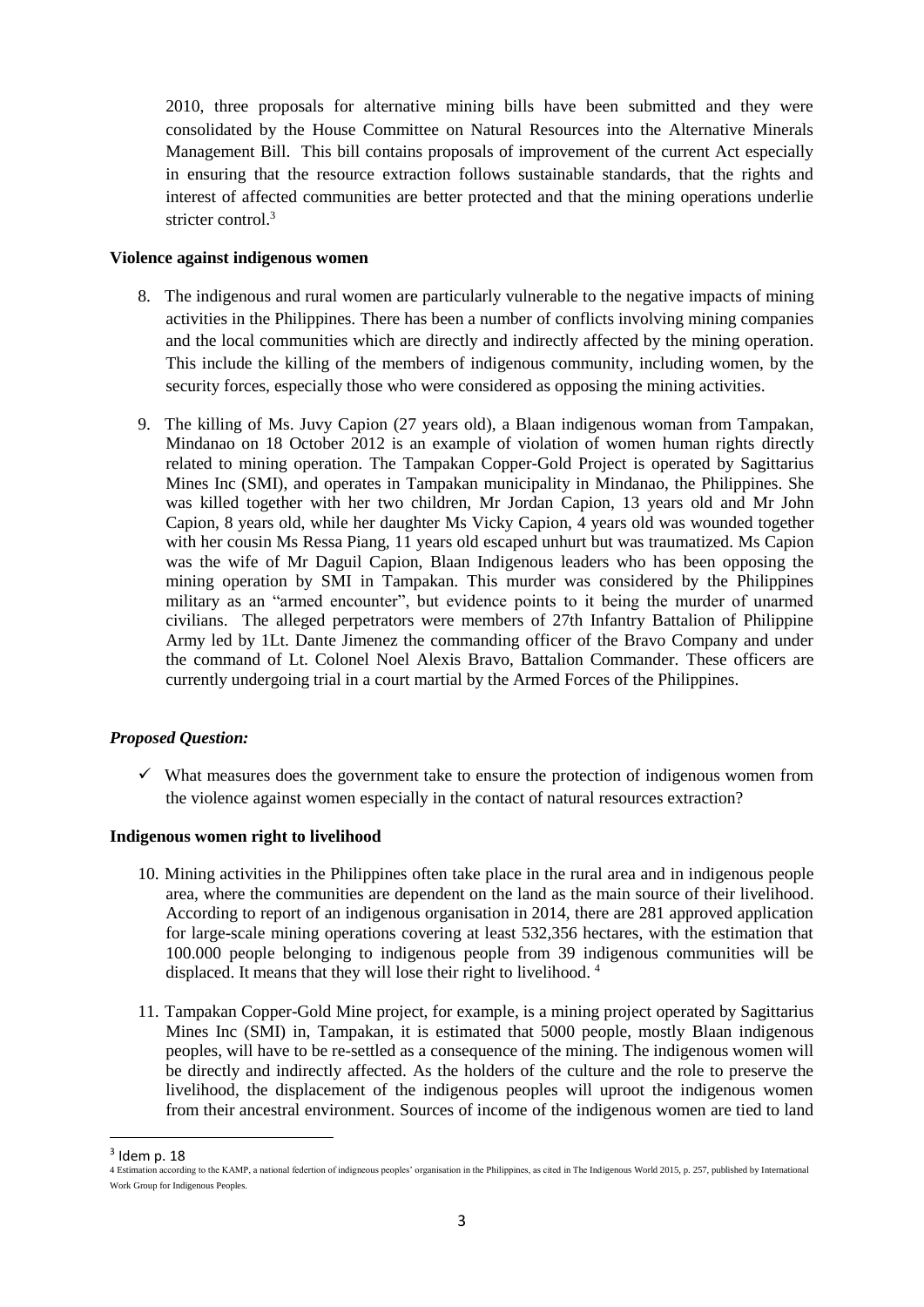and the forests – as farmers, gatherers of non-timber forest products. With the destruction of these resources, the indigenous women will be deprived of their viable sources of food, and livelihood. The operations will also endanger food and water sources, impacting living conditions and already leading to social unrest. The risks of pollution, erosion, siltation, flash floods, landslides, and other seismic geo-hazards are also very high.

#### *Proposed Question:*

 $\checkmark$  What measures does the government take to ensure the sustainable access of indigenous women to their livelihood, especially in the context of development projects, such as mining projects?

#### **Right to Health**

- 12. Despite the efforts of the Government to provide the access of health to indigenous women, especially through the adoption of the Magna Carta of Women (MCW) in 2009, the situation of indigenous women in several places in the Philippines remains as a concern. The access of the indigenous women to basic health services, such as the provision of health care for indigenous women has been a challenge for several years. The indigenous women are dependent on their environment as the source of their livelihood as well as traditional remedies for health issues. Therefore, a healthy and sustainable environment provides them with assurance for their well-being.
- 13. The presence of mining activities in the indigenous people area has negatively affected the right to health in several accounts. Firstly, the clearing of ancestral domains for mining operation means the loss of the access of the indigenous community, including the indigenous women on their source of the traditional remedies. Secondly, the mining activities are exposed to the possibility of having negative environmental impacts, such as the water pollution, due to the chemical waste and the loss of water catchments due to the forest clearing. Mining activities also have the potentially to cause landslide and floods.
- 14. According to the independent study on the Tampakan Gold-Copper Mines in Tampakan municipality, Mindanao, which is scheduled start its operation in 2019,<sup>5</sup> the project will have impact on the right to health of the indigenous community in the area. This possibility is due to environmental problem which may occur as a result of the project. The study also mentioned the possibility of a long term effect, especially related to the (eventual) waste material.

#### *Proposed Question*

 $\sqrt{\ }$  What steps does the government take to ensure the right to health of indigenous women, including their access to traditional remedies in their ancestral domain?

#### **Right to Food**

**.** 

15. The mining operation has direct impact on the right to food of the communities living in and around the mining activities. Obvious examples are the cases of Brgy. Didipo, Kasibu, Nueva Viscaya where thousands of hectares of land planted to rice and citrus, and other cash crops were converted to mining areas. Oceania Gold has claimed their river used for agricultural use. 6

<sup>&</sup>lt;sup>5</sup> See « Human Rights Impact Assessment of the Tampakan Copper-Gold Project » page 48-60

<sup>6</sup> Pasimio, Judy. Mining and Violence against Rural and Indigenous Women in the Philippines. Lilak (Purple Action for Indigenous Women's Rights), 2013. Retrieved from http://lilak.net/wp-content/uploads/2013/09/MiningVAW\_online.pdf